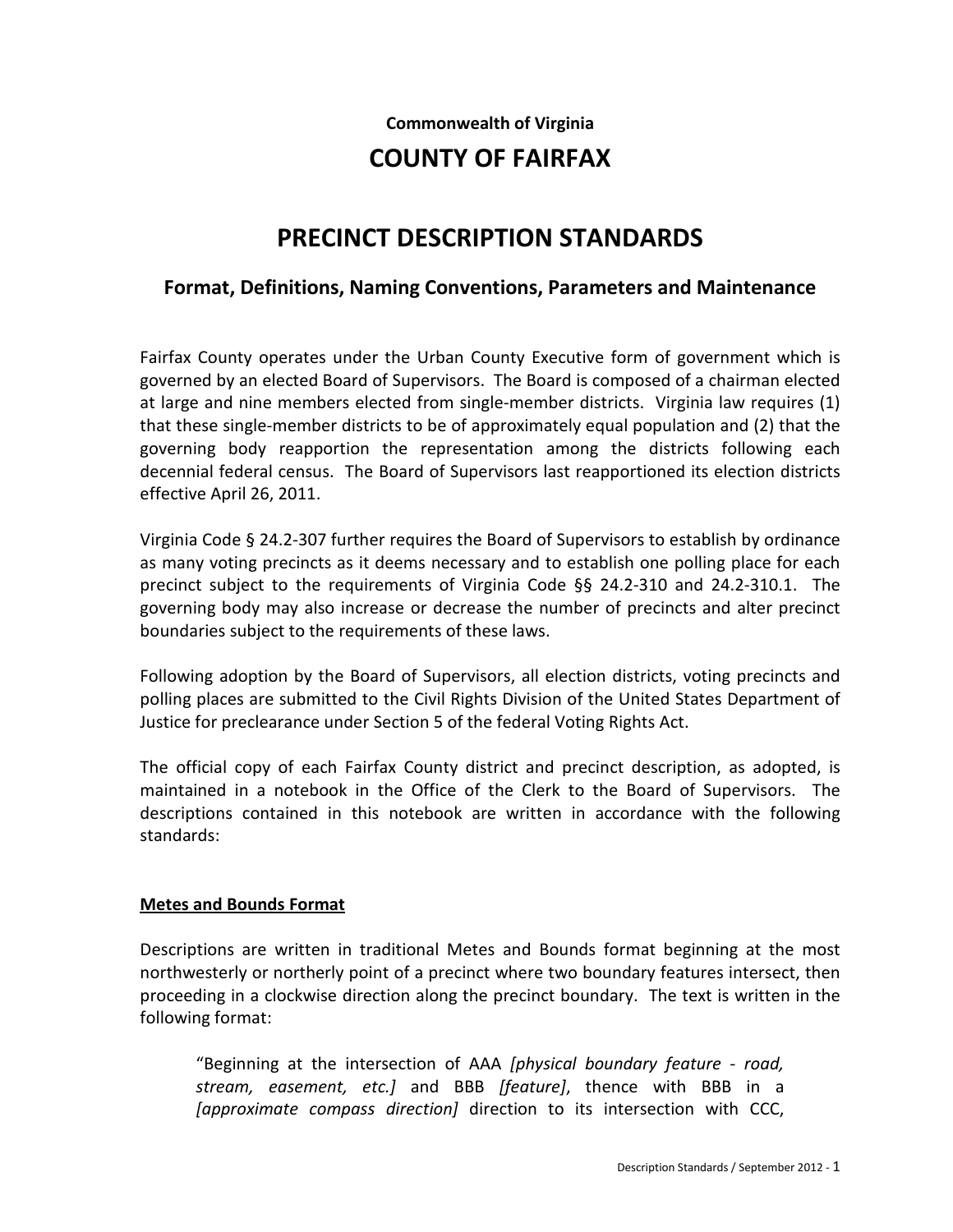thence with CCC . . . thence with XXX *[feature]* in a *[direction]* to its intersection AAA *[first feature listed]*, thence with AAA in a *[direction]*  direction to its intersection with BBB *[second feature listed]*, point of beginning."

Whenever the identified physical feature is a stream, river, creek or other drainage feature, the text will read "thence with the meanders of *[stream, river, etc.]* " to indicate that the waterway has many irregular changes in direction along the precinct boundary.

Whenever the identified physical feature is a winding road, irregular corporate boundary or other boundary line with numerous minor changes of direction, the text will read "thence with *[road, corporate boundary, etc.]* in a generally *[approximate compass direction]*  direction" to indicate that the identified feature has many irregular changes in direction along the precinct boundary.

### **Definitions**

Physical Feature: Any clearly defined and observable natural or constructed object that appears on an official Fairfax County Geographical Information Systems (GIS) map. Physical features include, but are not limited to, primary and secondary roads, water or drainage features, utility easements, railroad tracks, and corporate or political boundaries.

Centerline: A real or imaginary line that is equidistant from the sides of an identified physical feature and that approximates the geographic center of that feature along its entire course.

Intersection: The point at which the centerlines of two physical features meet or cross. As used in precinct descriptions, the term "intersection" will also include the point where the centerlines of two features *would* meet or cross if they occupied the same geographic plane. Examples include features such as roads, streams or railroad tracks which may pass over or under bridges, but do not actually "touch."

Projection: A straight line continuation of any road, property line or other feature that is used to extend that feature in the same direction to create an intersection with another feature. For example, a road that dead-ends just prior to intersecting a limited-access highway would, of necessity, be projected to an intersection with that highway to form a continuous precinct boundary.

#### **Naming Conventions**

The precinct name is established by the Board of Supervisors when the ordinance is adopted to establish the precinct. A precinct number is assigned by the General Registrar when the precinct is entered into the Virginia Election and Registration Information System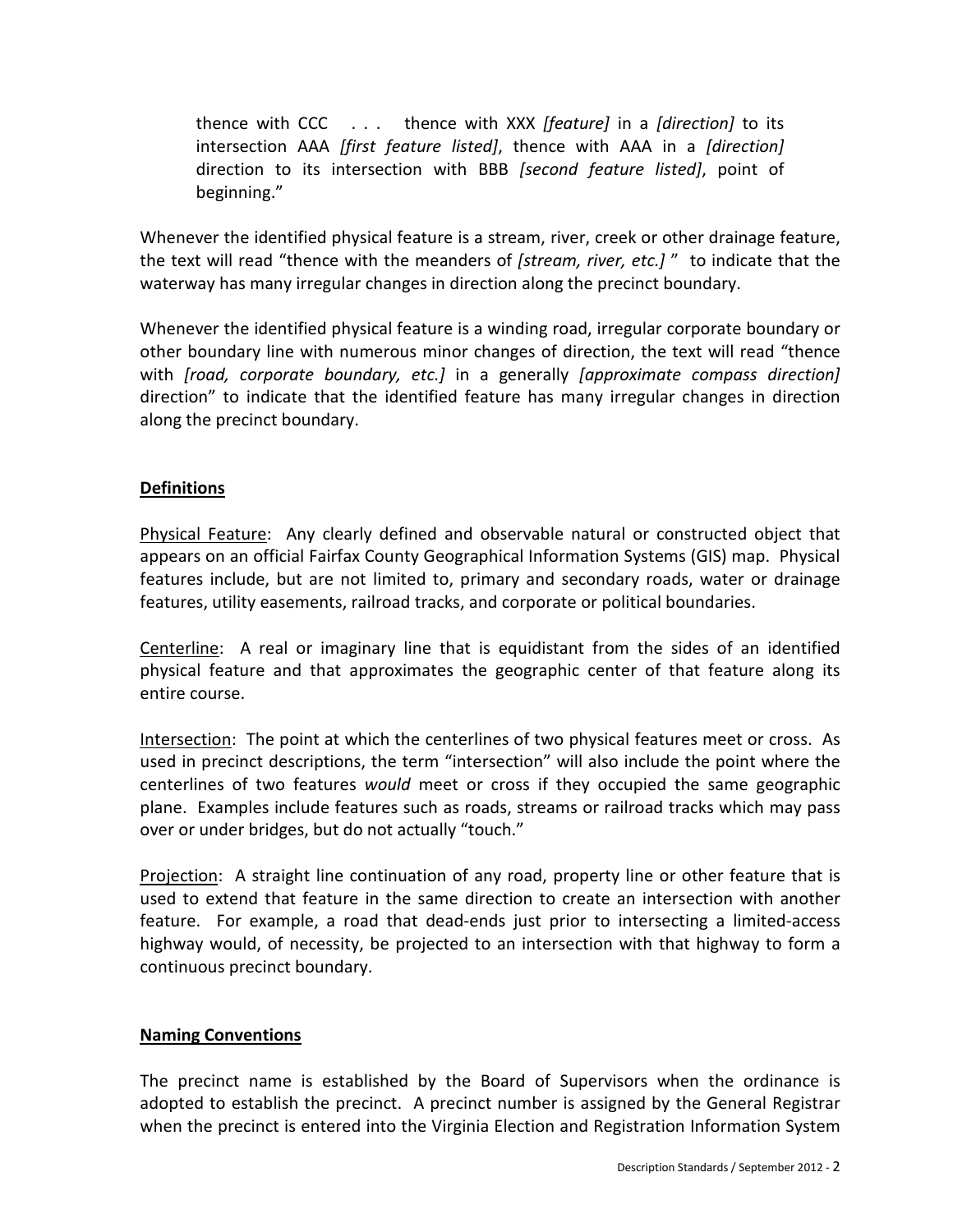(VERIS) database. Numbers for new precincts are assigned consecutively and reserved for each Supervisor District as follows:

| Braddock            | 100-199 | l eel                | 400-499 | Providence          | 700-799 |
|---------------------|---------|----------------------|---------|---------------------|---------|
| Hunter Mill 200-299 |         | Mason                | 500-599 | Springfield 800-899 |         |
| Dranesville 300-399 |         | Mount Vernon 600-699 |         | Sully               | 900-999 |

The name of any road, stream, easement or other physical feature used in a precinct description will be the proper name of that feature as it is identified on official Fairfax County GIS maps on the date that the precinct description was adopted.

Whenever a primary road is commonly identified by its route number, the route number will appear in parentheses following the name of the road the first time it is referenced in the precinct description. Examples are: Little River Turnpike (Route 236), the Capital Beltway (I-495) and Lee-Jackson Memorial Highway (Route 50).

Whenever a stream or other drainage feature is named "Run" or "Branch," the word "stream" will appear in parentheses following the name of the water feature to distinguish it from a road. For example: Maple Branch (stream) and Little Rocky Run (stream) are drainage features, whereas Maple Branch Road and Great Rocky Run are roads.

#### **Parameters**

The name and alignment of any road, stream or other physical feature will be the name and alignment of that feature as it existed on official Fairfax County GIS maps on the date that the precinct description was adopted. Subsequent revisions to any precinct description will be so noted and described.

Whenever a road, stream, or other physical feature is used to describe a precinct boundary, it is assumed that the centerline of that road, stream or feature is the dividing line between that precinct and any adjoining precinct, unless otherwise indicated.

Whenever the intersection of two roads consists of multiple travel lanes, access ramps and/or bridges, such as a highway cloverleaf, the geographic center of that intersection will be considered the point at which the two roads intersect.

Whenever a property line is used to describe a precinct boundary, the property and ownership of the property will be described as it existed on the date that the precinct description was adopted. For example: "the east boundary of the Fairfax County Public School property on which Falls Church High School is located."